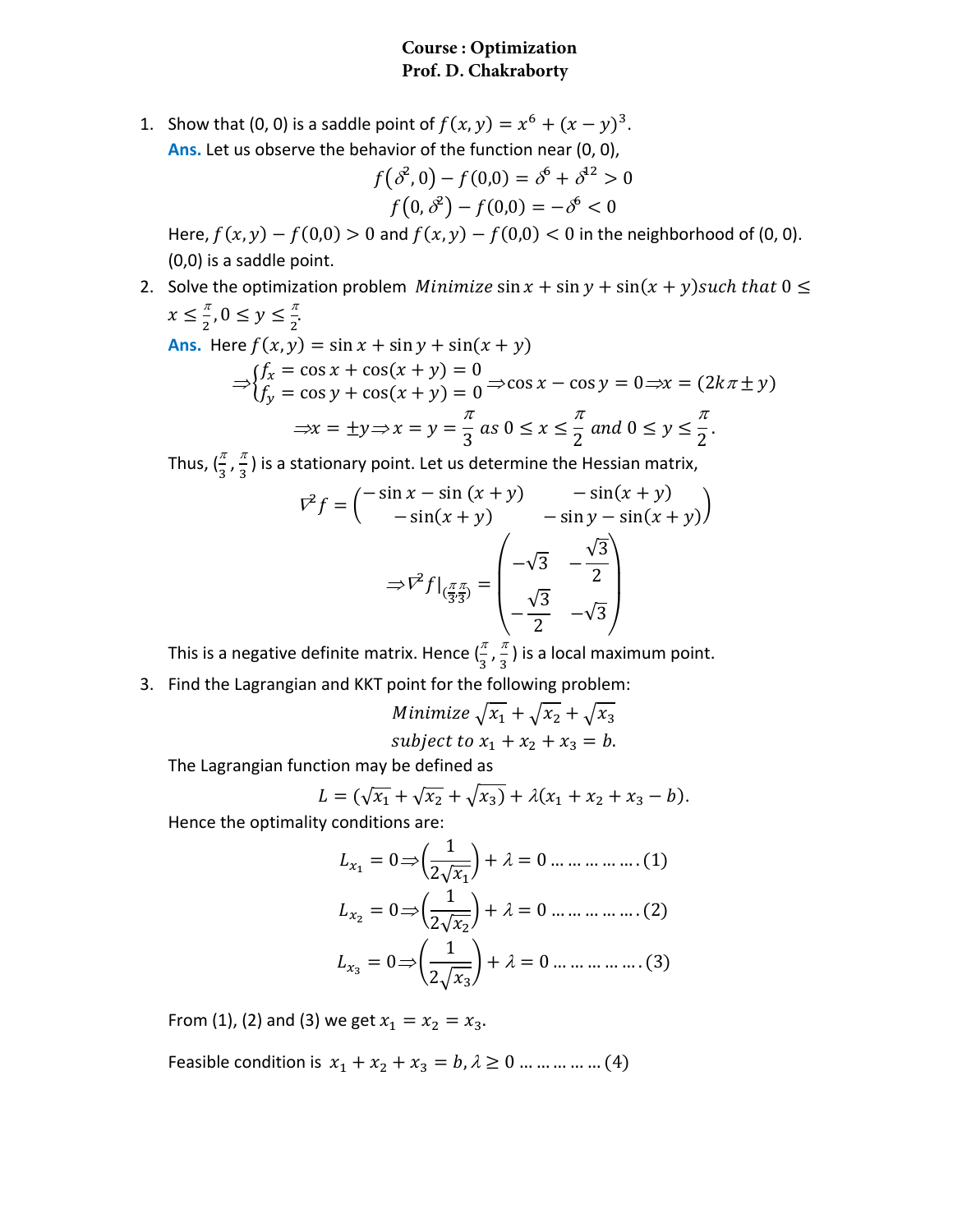Thus we get  $x_1 = x_2 = x_3 = \frac{b}{3}$  and  $\lambda^2 = \frac{1}{4x_1} \Rightarrow \lambda = \sqrt{\frac{3}{4b}}$ . Hence  $\left(\frac{b}{3}, \frac{b}{3}, \frac{b}{3}, \sqrt{\frac{3}{4b}}\right)$  is a KKT point.

4. Test whether the KKT point in example 3 is optimal.

**Ans.** At KKT point 
$$
\left(\frac{b}{3}, \frac{b}{3}, \frac{b}{3}, \sqrt{\frac{3}{4b}}\right)
$$
 we need to find the value of  $\nabla^2 L$ .  

$$
\nabla^2 L = \begin{pmatrix}\n-\frac{1}{4}x_1^{-\frac{3}{2}} & 0 & 0 & 1 \\
0 & -\frac{1}{4}x_1^{-\frac{3}{2}} & 0 & 1 \\
0 & 0 & -\frac{1}{4}x_1^{-\frac{3}{2}} & 1 \\
1 & 1 & 1 & 0\n\end{pmatrix}
$$

At KKT point this is a negative definite matrix. Hence the above KKT point is a maximum point.

- 5. Find and classify the stationary points of  $f(x, y) = \frac{1}{2}x^3 + \frac{1}{2}y^3 \frac{3}{2}x^2 4y$ . **Ans.** The stationary points are given by  $f_x = 0$ ,  $f_y = 0$ . This condition gives x=0, 3 and y = 2, -2. Hence the stationary points are  $\{(0,2), (0, -2), (3, 2), (3, -2)\}.$ Now  $f_{xx} = 2x - 3$ ,  $f_{xy} = 0$  and  $f_{yy} = 2y$ . The corresponding Hessian matrix is  $\begin{pmatrix} 2x-3 & 0 \\ 0 & 2y \end{pmatrix}$ . At (0,2) the Hessian matrix is  $\begin{pmatrix} -3 & 0 \\ 0 & 4 \end{pmatrix}$ , so (0,2) is a saddle point. At (0,-2) the Hessian matrix is  $\begin{pmatrix} -3 & 0 \\ 0 & -4 \end{pmatrix}$ , which is a negative definite matrix. So (0,-2) is a local maximum. At (3,2) the Hessian matrix is  $\begin{pmatrix} 3 & 0 \\ 0 & 4 \end{pmatrix}$ , which is a positive definite matrix. So (3,2) is a local minimum. Again (3, -2) is a saddle point.
- 6. For the following problem establish  $\nabla f = -\nabla g$ :

$$
Maximize f(x_1, x_2) = -\frac{1}{2}(x_1 + (x_2 + \frac{1}{2})^2 + \frac{1}{8}
$$
  
Subject to  $x_1 + x_2 - 2 = 0$ .

Ans. The Lagrangian function is

$$
L(x_1, x_2, \lambda) = -\frac{1}{2}(x_1 + \left(x_2 + \frac{1}{2}\right)^2 + \frac{1}{8} + \lambda(x_1 + x_2 - 2)
$$

The necessary conditions for optimality are:  $L_{x_1} = 0$ ,  $L_{x_2} = 0$ ,  $L_{\lambda} = 0$ . From above three equations we get the stationary point as (2, 0). Now if we calculate  $\nabla f$  and  $\nabla g$  at the stationary point, the required result will be established.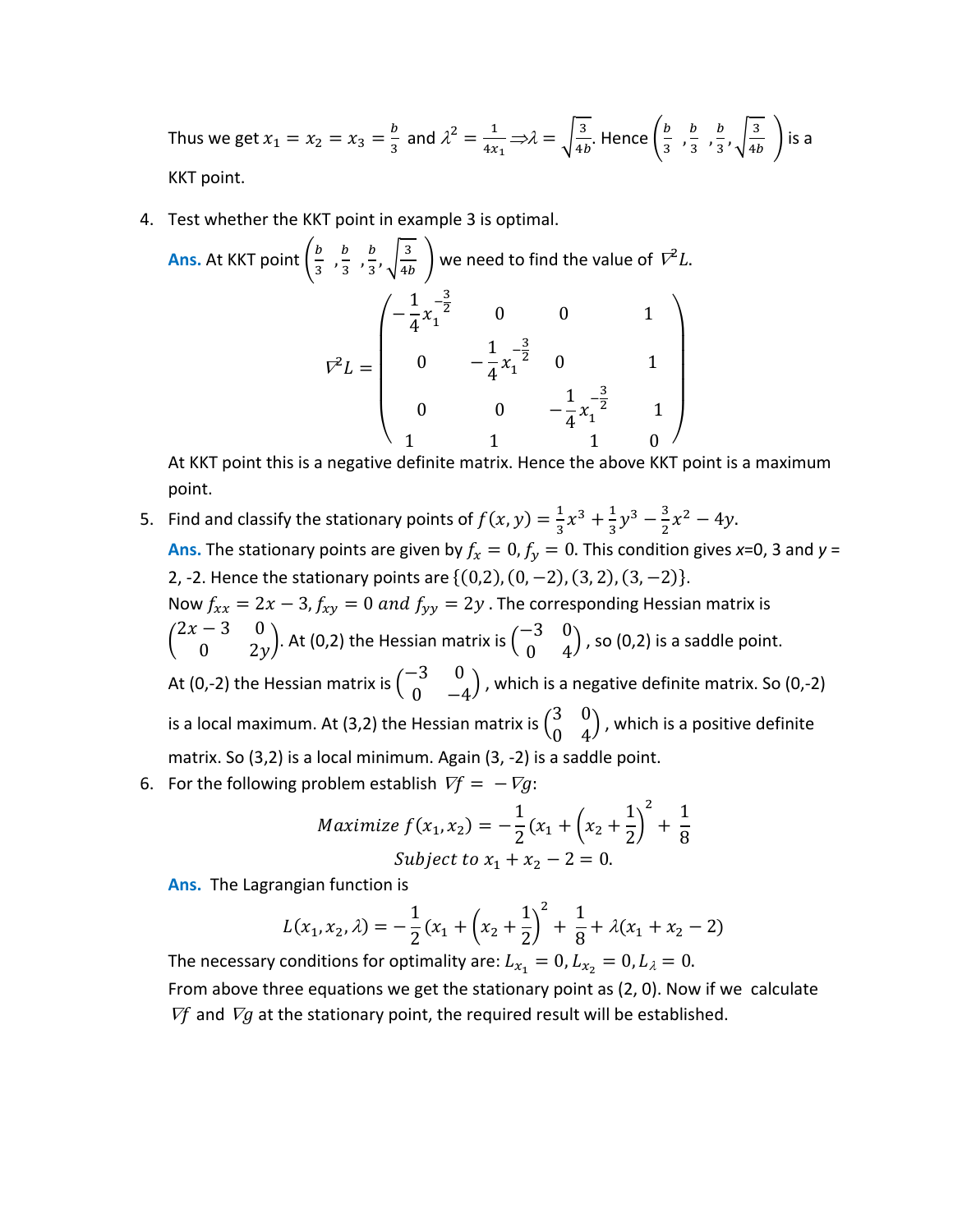7. Let  $f(x) = 0.65 - \frac{0.75}{1 + x^2} - 0.65x \tan^{-1} \left( \frac{1}{x} \right)$  $\frac{1}{x}$ ). Find the minimum of  $f(x)$  using search with a fixed step 0.1 from the starting point 0.0. **Ans.**

|   | Value of step length | $x_i = x_{i-1} + s$ | $f_i = f(x_i)$ | Is $f_i > f_{i-1}$ |
|---|----------------------|---------------------|----------------|--------------------|
| 1 |                      | 0.0                 | $-0.1$         | No                 |
| 2 |                      | 0.1                 | $-0.18819$     | No                 |
| 3 | .1                   | 0.2                 | $-0.249$       | No                 |
| 4 | .1                   | 0.3                 | $-0.2875$      | No                 |
| 5 | .1                   | 0.4                 | $-0.30602$     | No                 |
| 6 |                      | 0.5                 | $-0.30982$     | No                 |
|   |                      | 0.6                 | $-0.30331$     | Yes                |

Since  $x_6 > x_7$ , optimal must lie within [.4, .5].

8. Find minimum of  $f(x) = 0.65 - \frac{0.75}{1+x^2} - 0.65x \tan^{-1} \left( \frac{1}{x} \right)$  $\frac{1}{x}$ ) using Fibonacci method within [0, 3]. Achieve accuracy within 10% of exact value.

**Ans.** Here the initial interval of uncertainty is [0,3]. The ratio  $\frac{L_n}{L_0}$  determines the required number of experiments in Fibonacci method. We know  $\frac{L_n}{L_0} = \frac{1}{F_n} \leq \frac{1}{10}$ , as we need to achieve accuracy 10%. Which gives the minimum value of *n* as 6.

Now the process starts, let all the iterations may be summarized as follows:

| Ite.         | Initial interval of | Required calculations                                                                                    | Reason for                                                       | Final interval of |
|--------------|---------------------|----------------------------------------------------------------------------------------------------------|------------------------------------------------------------------|-------------------|
| no.          | uncertainty         |                                                                                                          | decision                                                         | uncertainty       |
| $\mathbf{1}$ | [0,3]               | $L_2^* = \frac{F_4}{F_6} \times 3 = 1.153846$<br>$x_1 = 0 + L_2^*$<br>$= 1.1513846$<br>$x_2 = 3 - L_2^*$ | $f(x_1) = -0.2072$<br>$f(x_2) = -0.115$<br>$f(x_2) > f(x_1)$     | [0, 1.846154]     |
|              |                     | $= 1.846154$                                                                                             |                                                                  |                   |
| 2            | [0, 1.846154]       | $L_3^* = \frac{F_3}{F_6} \times 3 = .692308$                                                             | $f(x_1) = -0.2072$<br>$f(x_3) = -0.291$<br>$f(x_1) > f(x_3)$     | [0, 1.1513846]    |
|              |                     | $x_3 = .692308$                                                                                          |                                                                  |                   |
| 3            | [0, 1.1513846]      | $L_4^* = \frac{F_2}{F_6} \times 3 = .461538$                                                             | $f(x_4) = -0.3098$<br>$f(x_3) = -0.291$<br>$f(x_3) > f(x_4)$     | [0, .692308]      |
| 4            | [0, .692308]        | $x_4 = .461538$<br>$L_5^* = \frac{F_1}{F_6} \times 3 = .23077$                                           | $f(x_4) = -0.3098$<br>$f(x_{5})$                                 | [.23077, .692308] |
|              |                     | $x_5 = .23077$                                                                                           | $=-0.2636$<br>$f(x_5) > f(x_4)$                                  |                   |
| 5            | [.23077, .692308]   | $L_6^* = \frac{F_0}{F_6} \times 3 = .23076$<br>$x_6 = .461540$                                           | $f(x_4) = -0.309811$<br>$f(x_6) = -.309810$<br>$f(x_6) > f(x_5)$ | [.23077, 461540]  |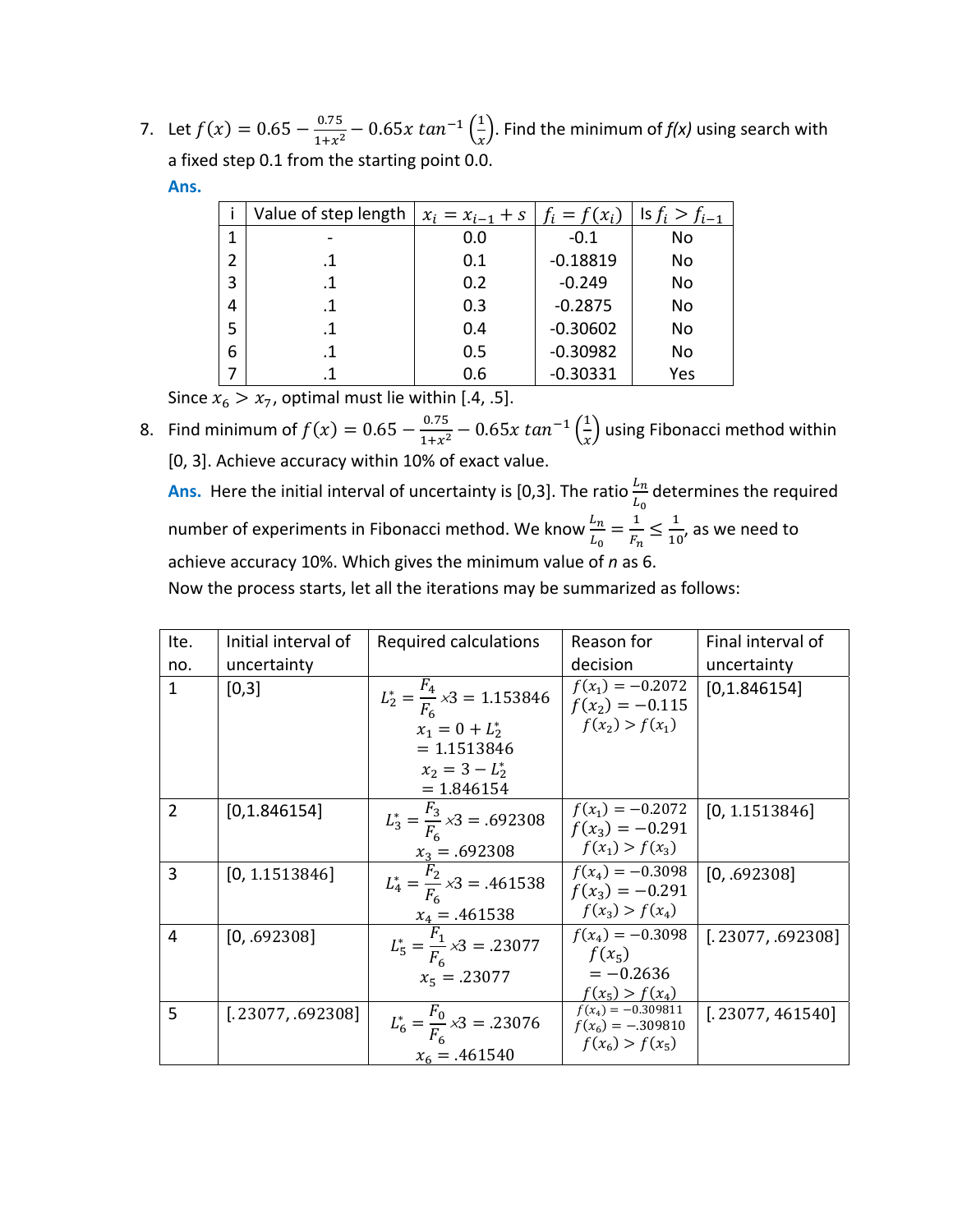Hence the final interval of uncertainty is [.23077, 461540]. The middle value of the interval may be declared as optimal solution.

9. Apply geometric programming technique to solve the following:

Minimize 
$$
f(x_1, x_2) = x_1^{-3}x_2 + x_1^{3/2}x_2^{-1} + x_1^2x_2^{5/2}
$$
.

Ans. The degree of difficulty of this problem is zero. Hence we'll get unique solution. The dual of the given problem is

$$
Maximize \space v(\delta) = \left(\frac{1}{\delta_1}\right)^{\delta_1} \left(\frac{1}{\delta_2}\right)^{\delta_2} \left(\frac{1}{\delta_3}\right)^{\delta_3}
$$
\n
$$
subject \space to \space \begin{pmatrix} -3 & \frac{3}{2} & 2\\ 1 & -1 & \frac{5}{2} \\ 1 & 1 & 1 \end{pmatrix} \begin{pmatrix} \delta_1\\ \delta_2 \end{pmatrix} = \begin{pmatrix} 0\\ 0 \end{pmatrix}, \delta_i > 0, i = 1, 2, 3
$$

Solving the following equations we'll get the values of three unknowns

$$
-3\delta_1 + \frac{3}{2}\delta_2 + 2\delta_3 = 0
$$

$$
\delta_1 - \delta_2 + \frac{5}{2}\delta_3 = 0
$$

$$
\delta_1 + \delta_2 + \delta_3 = 0
$$

$$
\Rightarrow \delta_1 = 0.3432, \delta_2 = 0.5671, \delta_3 = 0.0895
$$

And corresponding objective functional value of dual problem is

$$
v(\delta*) = \left(\frac{1}{3432}\right)^{3432} \left(\frac{1}{5671}\right)^{5671} \left(\frac{1}{0895}\right)^{0895} = 2.4702
$$

Considering this as the optimal of primal objective function we get the optimal value for primal problem as  $x_1 = .89175$ ,  $x_2 = 0.6011$ .

10. Suppose that we wish to minimize the posynomial

$$
f_0(x) = 40x_1^{-1}x_2^{-1/2}x_3^{-1} + 20x_1x_3 + 20x_1x_2x_3
$$
 Subject to the constraint  

$$
f_1(x) = \frac{1}{3}x_1^{-2}x_2^{-2} + \frac{4}{3}x_2^{1/2}x_3^{-1} \le 1
$$
 and  $x_1, x_2, x_3 > 0$ .

This problem is having one degree of difficulty. The dual program associated with this problem consists of maximizing the dual function

$$
v(\delta) = \left(\frac{40}{\delta_1}\right)^{\delta_1} \left(\frac{20}{\delta_2}\right)^{\delta_2} \left(\frac{20}{\delta_3}\right)^{\delta_3} \left(\frac{1}{3\delta_4}\right)^{\delta_4} \left(\frac{4}{3\delta_5}\right)^{\delta_5} \left(\delta_4 + \delta_5\right)^{(\delta_4 + \delta_5)}
$$

subject to the dual constraints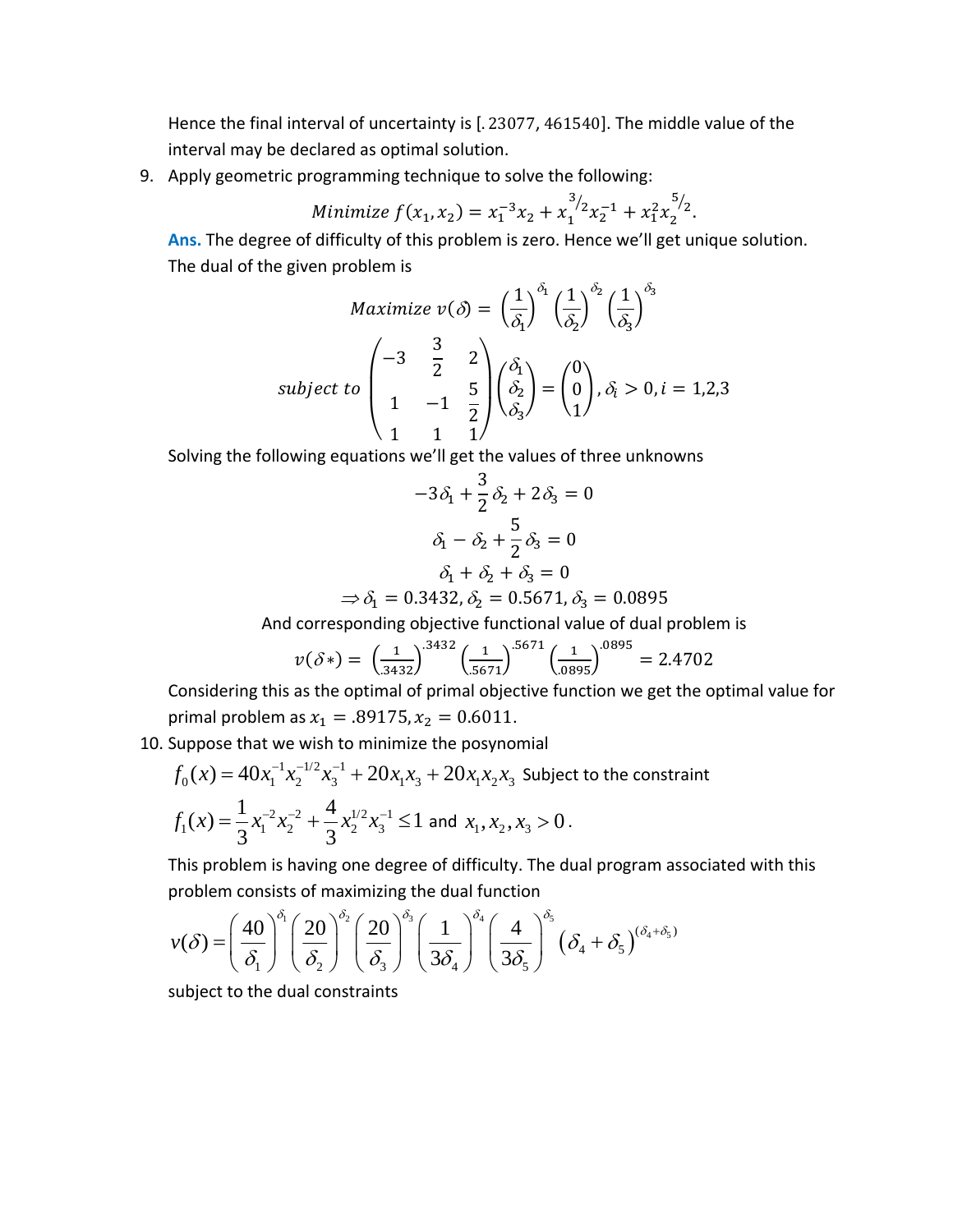$$
\delta_1 \ge 0, \delta_2 \ge 0, \delta_3 \ge 0, \delta_4 \ge 0, \delta_5 \ge 0
$$
  
\n
$$
\delta_1 + \delta_2 + \delta_3 = 1
$$
  
\n
$$
-\delta_1 + \delta_2 + \delta_3 - 2\delta_4 = 0
$$
  
\n
$$
-\frac{1}{2}\delta_1 + \delta_3 - 2\delta_4 + \frac{1}{2}\delta_5 = 0
$$
  
\n
$$
-\delta_1 + \delta_2 + \delta_3 - \delta_5 = 0
$$

Finally solving dual constraints we get

$$
\delta_1 = 1 - 2r, \delta_2 = r, \delta_3 = r, \delta_4 = -\frac{1}{2} + 2r, \delta_5 = -1 + 4r
$$

It is clear from these equations that  $\delta$  satisfies the positivity condition only when *r* is restricted so that  $1 \t1$  $4 - 2$  $\leq$   $r \leq \frac{1}{2}$ . Now we get dual objective function as

$$
\max \ v(\delta) = v(r) = \left(\frac{40}{1-2r}\right)^{1-2r} \left(\frac{20}{r}\right)^{2r} \left(\frac{2}{3(4r-1)}\right)^{\frac{4r-1}{2}} \left(\frac{4}{3(4r-1)}\right)^{4r-1} \left(\frac{3(4r-1)}{2}\right)^{\frac{3(4r-1)}{2}}
$$
\n
$$
\text{where } \frac{1}{4} \le r \le \frac{1}{2}
$$

It is a function of single variable. By calculus we find maximum values of  $v(r) = 99.9999$  when r=0.4. So  $\delta_1 = 0.2$ ,  $\delta_2 = 0.4$ ,  $\delta_3 = 0.4$ ,  $\delta_4 = 0.3$ ,  $\delta_5 = 0.6$  and from primal-dual variable relationship we get  $x_1 = 1, x_2 = 1, x_3 = 2$ .

11. Solve the following problem using Dynamic programming technique

Minimize 
$$
x_1 + x_2 + x_3
$$
  
subject to  $x_1x_2x_3 = 15$ .

**Ans.** Let us define state variables as

 $s_1 = x_1$   $s_2 = x_1 x_2$   $s_3 = x_1 x_2 x_3$ Considering the first stage we have,  $f_1(s_1) = 15$ . And in stage 2  $x_1x_2 = 15 \Rightarrow x_1 = \frac{15}{x_2}$ . Then  $f_2(s_2) = \frac{\text{Minimize}}{x_2}$  $(x_1 + x_2) = \frac{\text{Minimize}}{x_2} \left( \frac{15}{x_2} \right)$  $\frac{15}{x_2} + x_2$ Using differential calculus technique we get  $x_2 = 15^{\frac{1}{2}}$  and  $x_1 = 15^{\frac{1}{2}}$ . So  $f_2(s_2) = 15$ . Now moving to the next stage 3,  $(x_1x_2x_3 = 15) \Rightarrow s_2 = \frac{15}{x_3}$ . Then

$$
f_3(s_3) = \frac{\text{Minimize}}{x_3} (x_3 + f_2(s_2)) = \frac{\text{Minimize}}{x_3} \left( x_3 + 2 \left( \frac{15}{x_3} \right)^{1/2} \right)
$$